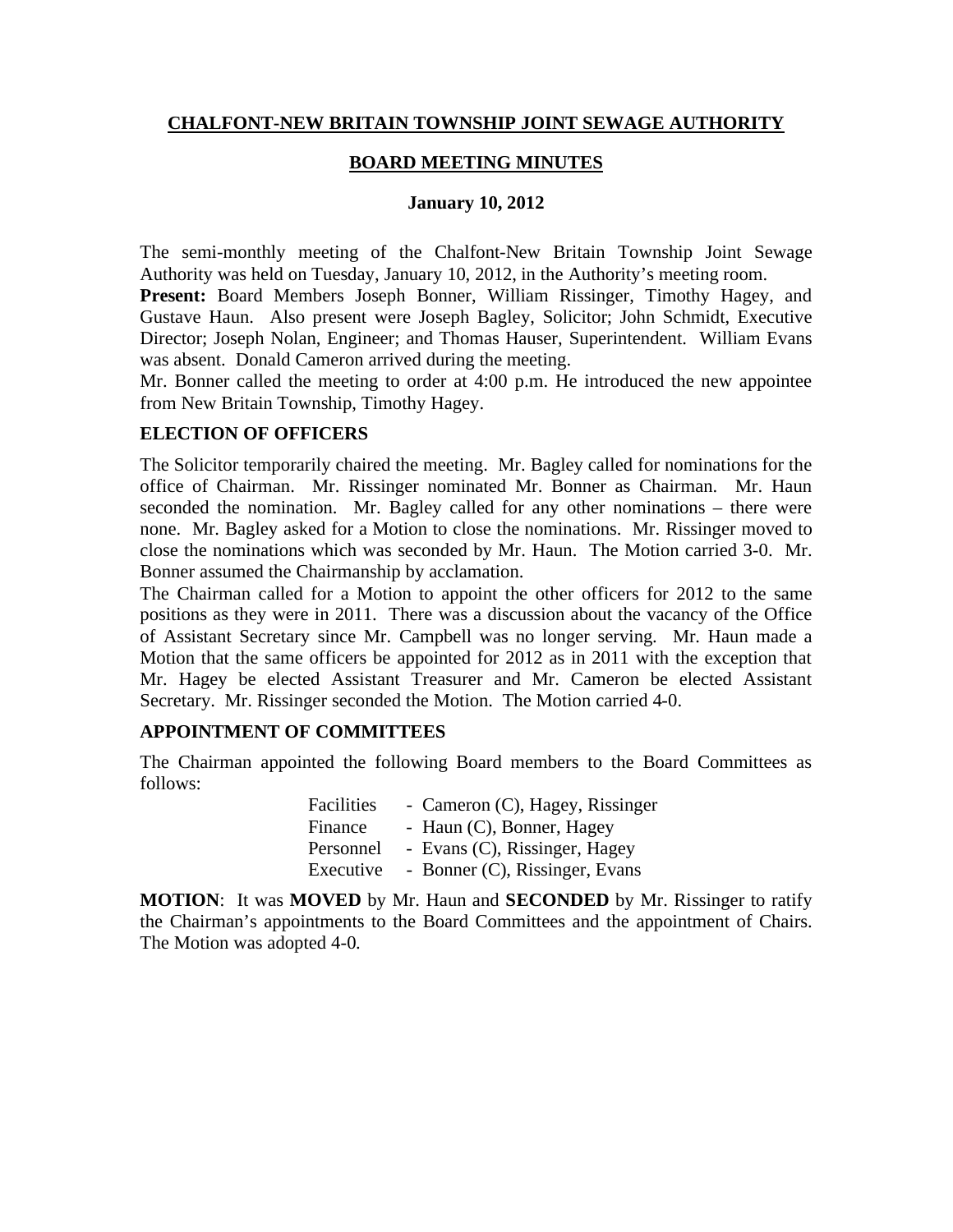## **APPOINTMENT OF PROFESSIONALS**

**MOTION**: It was **MOVED** by Mr. Bonner and **SECONDED** by Mr. Rissinger to reappoint the Solicitor, Special Projects Attorney, Consulting Engineer and Auditor for the Authority. The Motion was adopted 4-0.

### **MEETING DATES AND TIMES**

**MOTION**: It was **MOVED** by Mr. Rissinger and **SECONDED** by Mr. Haun to adopt the meeting dates and times as distributed to the Board. The Motion was adopted 4-0.

**MOTION**: It was **MOVED** by Mr. Haun and **SECONDED** by Mr. Hagey to adopt the 2012 Fee Schedule. There was a discussion regarding the fixing of interest in a proposed Resolution that will be considered by the Board later in the meeting. The Fee Schedule, as distributed to the Board, was adopted 4-0.

#### **ADOPTION OF MINUTES**

**MOTION**: It was **MOVED** by Mr. Rissinger and **SECONDED** by Mr. Haun to approve the minutes of the meeting of December 13, 2011 as distributed to the Board. The Motion was adopted 3-0 with Mr. Hagey abstaining due to his absence from the meeting.

Donald Cameron, Assistant Secretary entered the meeting at this point.

## **PUBLIC COMMENT**

No members of the public were present.

# **REPORTS OF OFFICERS**

There were no reports from officers.

## **COMMITTEE REPORTS**

There were no Committee reports delivered.

## **EXECUTIVE DIRECTOR'S REPORT – John E. Schmidt**

Mr. Schmidt reviewed the Six-Month Budget as distributed to the Board. Mr. Schmidt discussed: the various funds, payments on the second loan, the fact that there were 27 pay periods in 2012, purchase of an emergency backup pump and an employee being on leave temporarily. Mr. Schmidt also discussed the slip lining project. Mr. Schmidt reported on the conversion of the dryer from oil to gas and the installation of the gas line by PECO onto Authority property. Mr. Schmidt also discussed Fund Three regarding transfers from the loan to reimburse costs expended by the Authority, and tapping fees received.

Mr. Schmidt discussed the conclusion of the installment payment plan for Phase II of the Cedar Hill Road Expansion Project, and generally discussed the termination of the offers of installment terms for connections in Phase I and Phase II of the Cedar Hill Road Extension.

Mr. Schmidt reported on the Bristol Road Extension. No invoice has been received from PennDOT thus far.

Mr. Schmidt briefly discussed how to categorize the proposed Silo Project as an expense. No conclusion has yet been reached or recommended.

Mr. Schmidt discussed the Curtailment Program offered by Constellation Energy. He reported on the implementation of this project by PECO during the last three (3) years and its assignment to Constellation Energy by PECO. Mr. Schmidt reported that there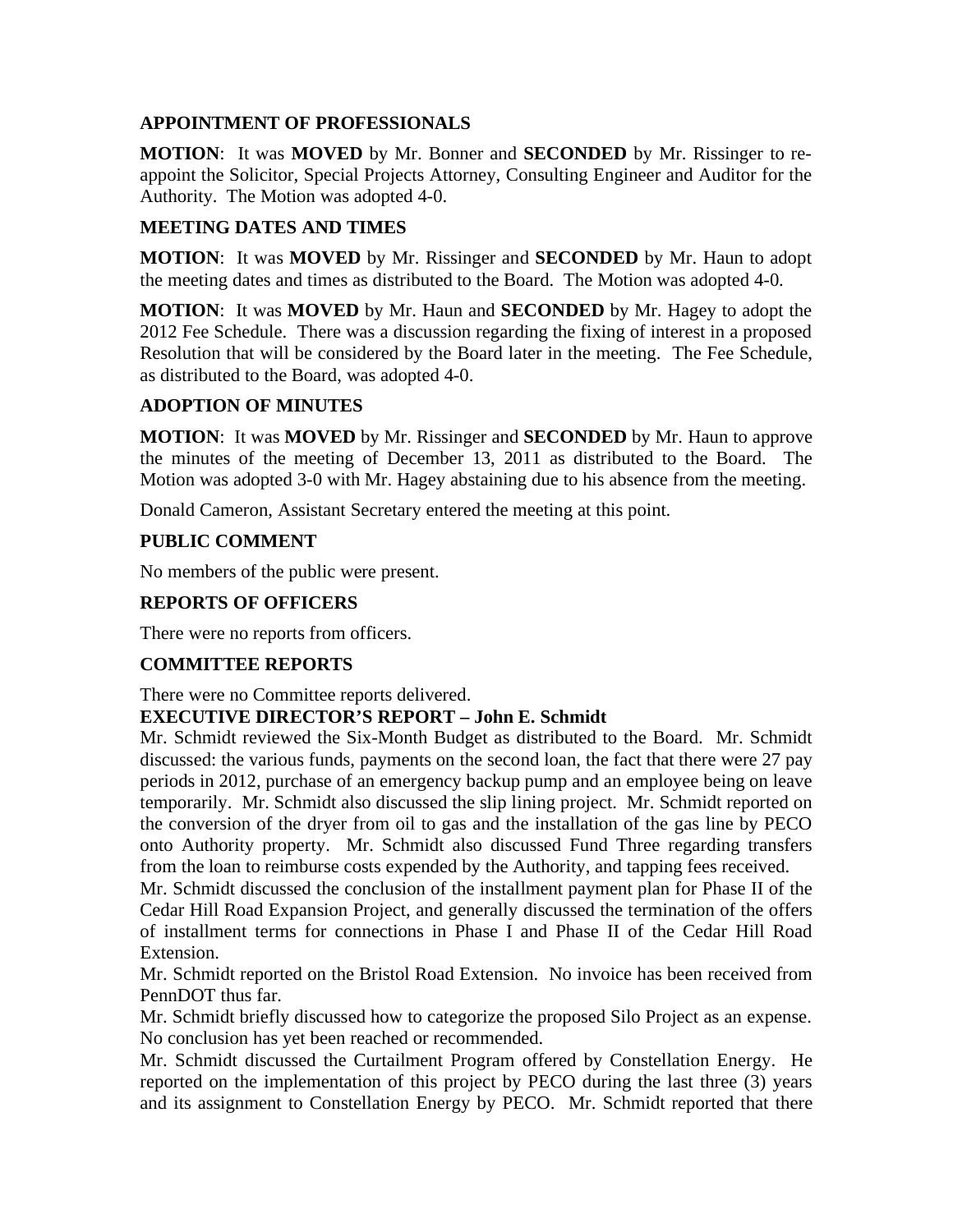was only one (1) day of curtailment last year. Documentation was distributed to the Board which projected revenues of approximately \$73,000.00 by the Authority over a three (3) year period through 2015 through the Curtailment Program.

**MOTION**: It was **MOVED** by Mr. Haun and **SECONDED** by Mr. Hagey to authorize Mr. Schmidt to execute a contract with Constellation Energy for the Emergency Demand Response Program. The Motion was unanimously adopted.

Mr. Schmidt briefly reviewed a December 9, 2011 letter sent by the Solicitor to Mr. Garton who represents Bucks County Water and Sewer Authority. There was a brief discussion regarding this letter.

Mr. Schmidt noted that a PMAA book containing the Municipality Authorities Act was distributed to each member of the Board.

Mr. Schmidt reviewed the fact that Board payments for 2011 included payment for a meeting in September for which a payment was not initially made.

Mr. Schmidt circulated a Board information sheet to the members for any updates of their contact information for 2012.

## **ENGINEER'S REPORT – Joseph Nolan, P. E.**

Mr. Nolan reported that the Doli contract for the Elimination of Pump Stations Nos. 1 and 5 Project was complete.

Mr. Nolan reported that the Part II Water Quality Management Permit had been submitted to DEP on December 23. He indicated that DEP typically sends out a letter as to whether the submission is or is not administratively complete. Mr. Nolan described the systems that are under design in connection with the Expansion and Upgrade Project.

Mr. Nolan reported on the evaluation of a silo replacement. Mr. Nolan reported that he has met with staff about the silo. The silo is unusable and the conveyor that feeds the silo is now not working. Mr. Nolan discussed the potential replacement of the silo with different construction materials. He also mentioned the option of eliminating the silo altogether and utilizing a new building to store the dry sludge material. Mr. Nolan proposed concrete or steel plate as possible construction materials. The dry sludge is temporarily being stored outside but is being covered. Mr. Nolan and Mr. Hauser also discussed a broken conveyor drive shaft at the top of the silo.

Mr. Nolan presented Requisition No. 109 for Capital Expenditures in the amount of \$4,610.90, representing engineering fees for the elimination of the Pump Stations Nos. 1 and 5 and materials in connection with the Backup Pump Project for Pump Station No. 6. Mr. Nolan recommended approval.

**MOTION:** It was **MOVED** by Mr. Rissinger and **SECONDED** by Mr. Cameron to approve Requisition No. 109 for Capital Expenditures in the amount of \$4,610.90. The Motion was unanimously adopted.

Mr. Nolan further presented Requisition No. 152 for Capital Improvements in the amount of \$30,259.39, representing engineering services in connection with the UV System, Phase II Plant Expansion design work, and the West Branch Interceptor Project, and legal services in connection with the 2008 Univest loan. Mr. Nolan recommended approval.

**MOTION:** It was **MOVED** by Mr. Cameron and **SECONDED** by Mr. Rissinger to approve Requisition No. 152 for Capital Improvements in the amount of \$30,269.39. The Motion was unanimously adopted.

**SOLICITOR'S REPORT – Joseph M. Bagley, Esquire**